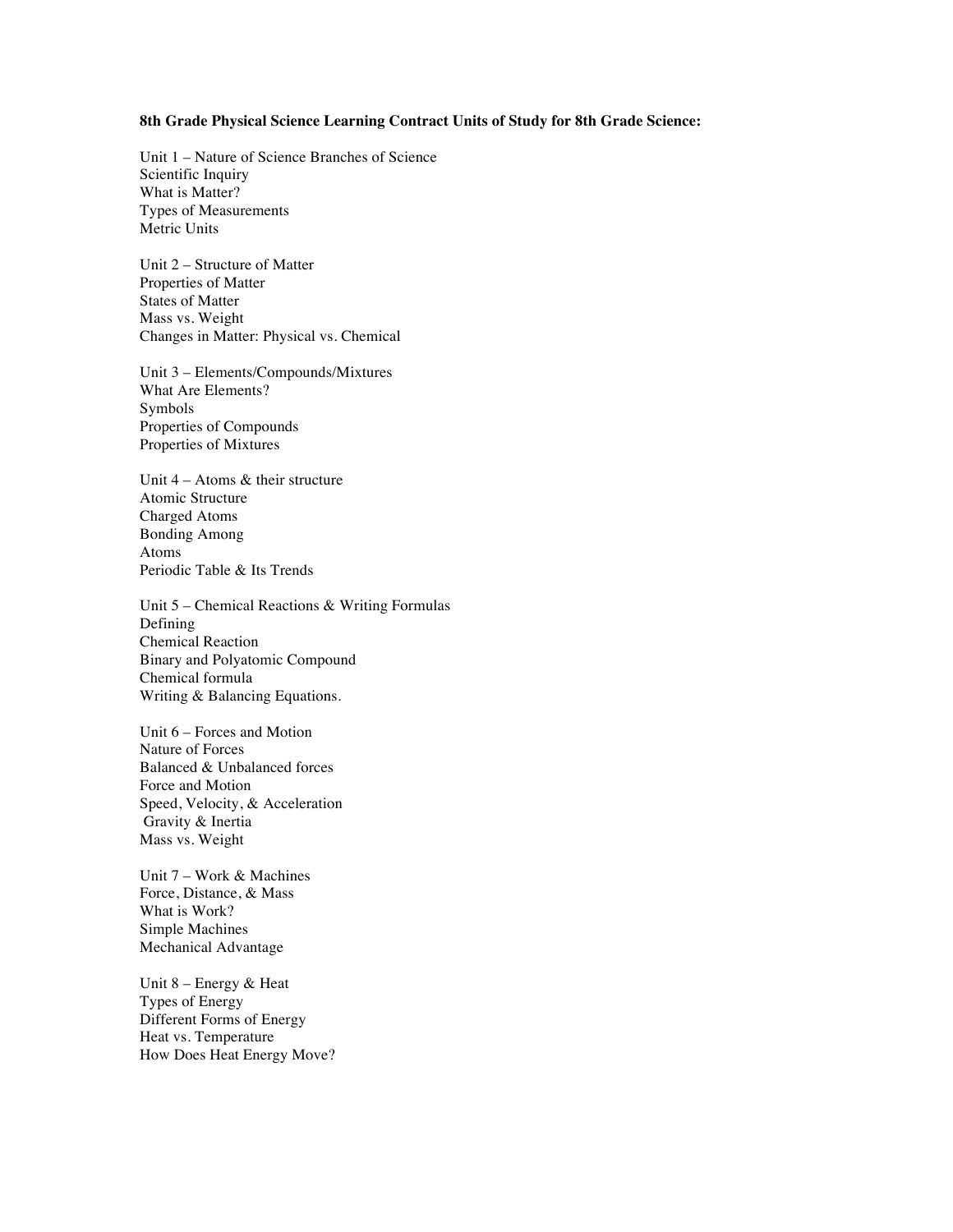## **Classroom Policies**:

1. Be respectful…

a. of yourself, classmates, and faculty, volunteers, and school property

2. Be punctual…

a. "On time" means you are in your seat with materials on your desk when the period begins.

- b. You are copying and answering the "Task".
- 3. Be prepared…
	- a. with all required materials and a mind ready to learn.
- 4. Display appropriate behavior by…
	- a. using indoor voices
	- b. walking in the classroom
	- c. raising your hand and waiting to be called upon
	- d. being patient with others
	- e. listening carefully and following directions
	- f. waiting to be dismissed by the teacher

# **Required Materials:**

• A three ring, one-inch binder for SCIENCE ONLY. It must have dividers labeled in the following order:

- Tasks
- Notes
- Class handouts
- Homework
- Labs
- Quizzes and Tests

• Your textbook and **CHARGED iPad** (once distributed)

- Loose leaf (a minimum of 10 blank sheets is required at all times).
- 2 red pens
- A sharpened pencil, eraser, and pen.

**Generally speaking I do not mind what color ink you use for classwork/ homework. Exceptions include red, orange, or pink ink which are too close to colors we use for corrections. Additionally, markers, colored pencils, and crayons are not acceptable writing utensils. You may borrow a pencil/book if needed, however you are to ask three before you ask me. Additionally, if you do borrow a pencil you are to return it, no exceptions. Coming prepared for class eliminates the need for either of these scenarios, however.** 

**\* A highlighter**

## **\* Completed homework**

• A firm understanding of the previous day's lesson is required to participate in class discussion and to build upon prior knowledge. If there is something you did not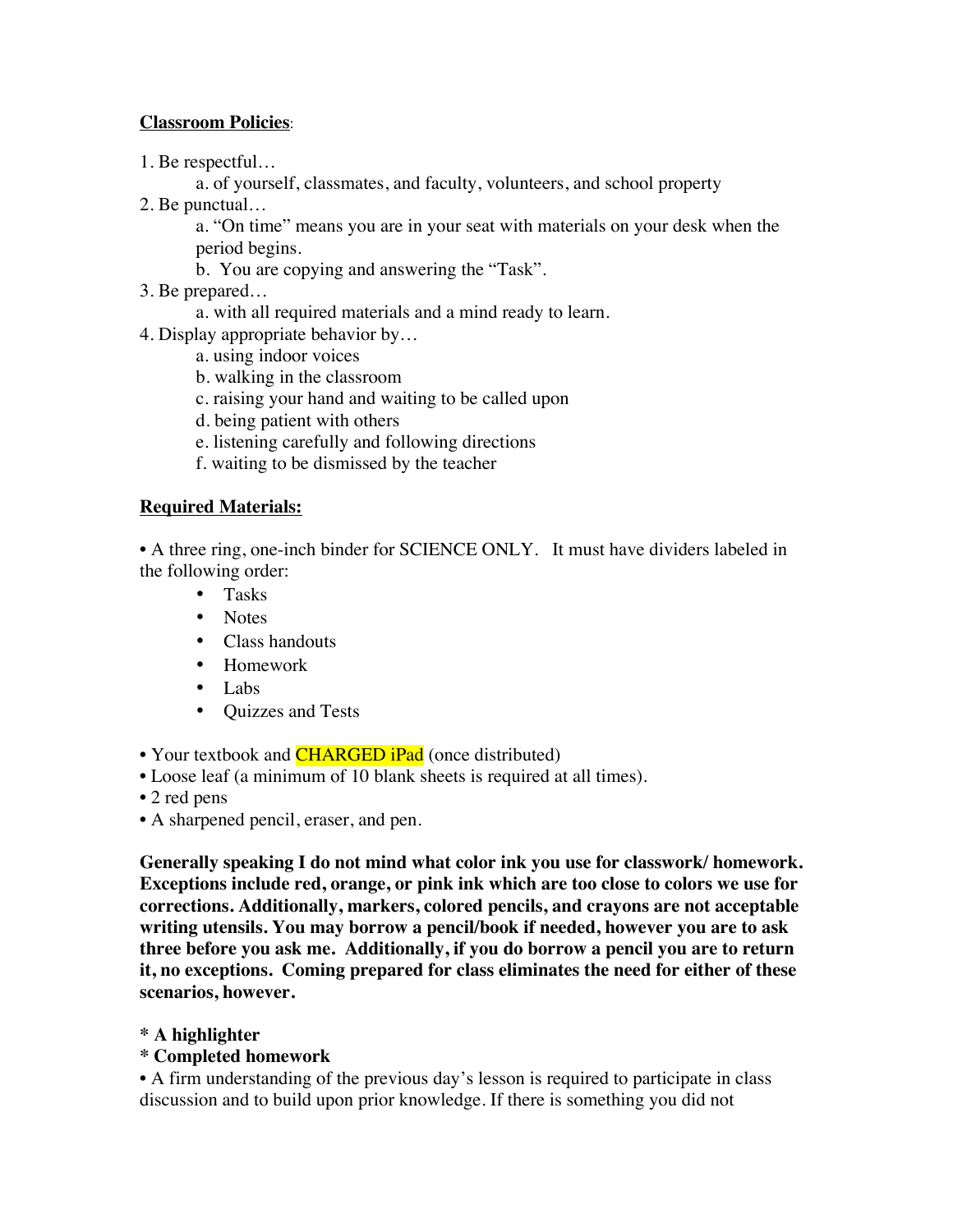understand, see me during 9th period for extra help! The above items are required every single day- no exceptions. Failure to bring these items will prevent you from participating in that day's activity/ lab.

## **Daily Procedures:**

• Textbook: Your book is required to have a sturdy cover at all times. This can be a book sock, brown paper bag, etc. If a cover is torn, it needs to be replaced. In this class, we use a series of several smaller textbooks. As such, it is important that you listen to directions and use the correct book.

\* Assignments: All assignments are required to be neat and written in complete sentences. Correct spelling, capitalization, and punctuation are also required. Homework is checked daily and will not be accepted as late without an excused absence. AS PER DISTRICT POLICY, ONCE ANSWERS ARE CHECKED, IT IS NO LONGER **ELIGIBLE FOR LATE CREDIT**. Assignment topics can also be found on Schoology.

## **Tests/quizzes:**

- Tests and quizzes are given at the end of each unit. Your binder, class assignments, and textbook are the best tools to help you prepare for the assessments. If you do not receive a passing score (below a 70%), you may retest. You must schedule an appointment for the retest the SAME DAY you receive the original test score. The retest must be taken within 5 class days during 9th period. The average of the initial test score and retest will become the final score entered into the grade book.
- Advanced notice is always given before an assessment and is posted in the updates sections on Schoology. Due to the advanced notice being absent does not exempt you from taking the assessment on the scheduled day. Exceptions to this would be, if you were absent for an extended period of time and were not present for some of the content covered on the assessment. If this is the case, you have exactly the amount of time you were absent to make up work and take the assessment. (I.E. absent for 5 days, 5 days for make-up)

### **Binder/ Homework quizzes:**

\* Organization is key to being successful in this class. Time is given each class period to file away your work in the appropriate location. To help you to learn to use your binder as a study tool, binder quizzes are given often. Those who have their work completed and in the correct section will earn an easy A on the binder quiz. Those left shuffling around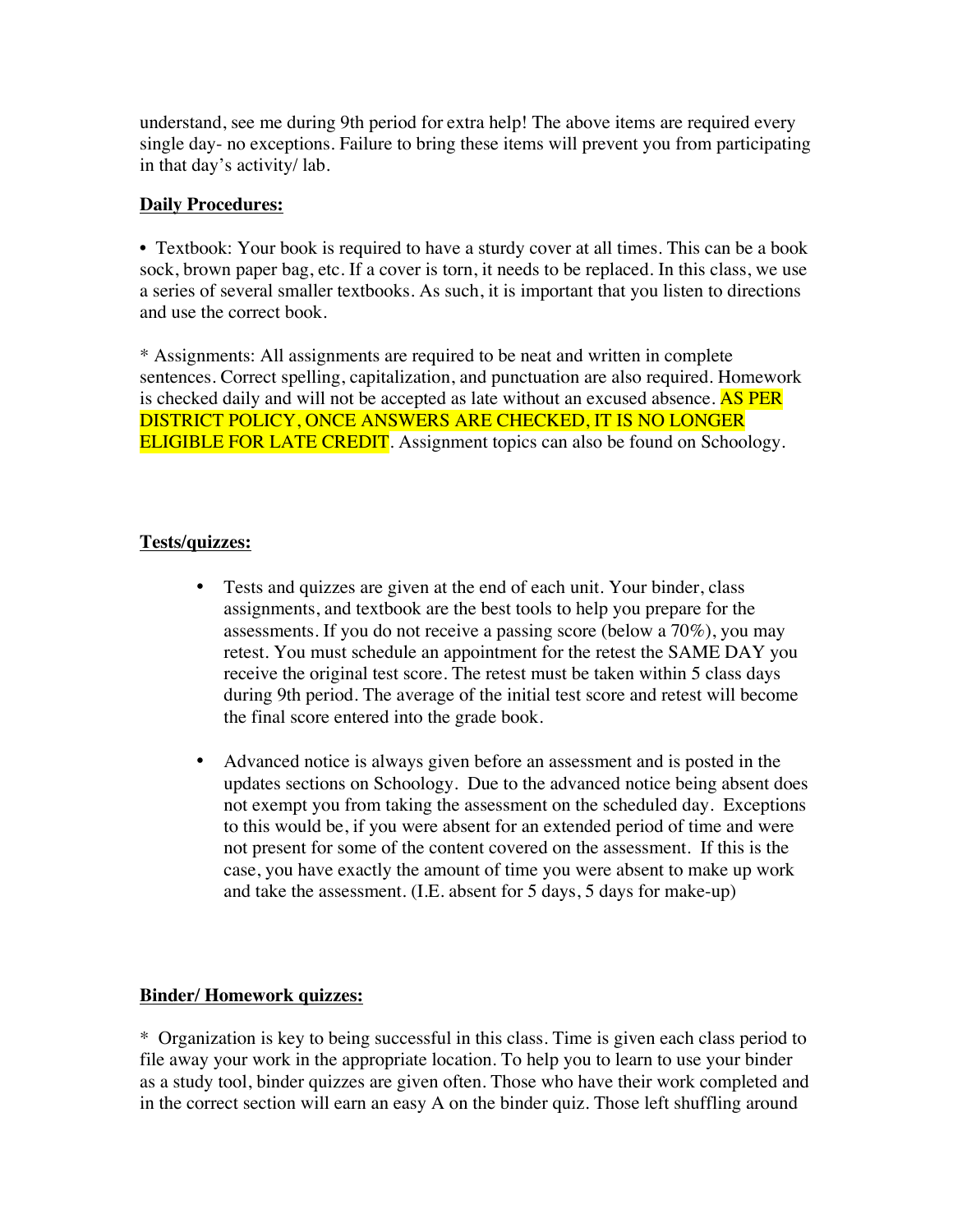looking for misfiled papers will struggle. Failing to do your homework will make these quizzes very challenging.

## **Labs:**

\* All students must sign the lab safety contract in order to participate in the activity. Any student in violation of the lab safety contract or regulations will be forbidden from participating in future labs, as per school policy. When conducting a lab, it is not enough to state the result of your experiment. You must support your summary with data and provide careful explanation of your findings. Graphing, essay writing, and reflection are required for all labs. Laboratory reports and essay summaries are going to be a challenge initially, but you will get better at it so don't worry! In the event that a lab takes place over several days, you will need to have the first day's work done in order to participate in the second day. Failure to do so will result in an independent assignment so that your lab group can proceed without you.

## **Absences and Lateness:**

\* If you are absent, please check Schoology to see what you missed. Extra copies of all handouts are also located in the file crate on the table next to the door. It is your responsibility to check Schoology and get the papers you need. Students who arrive late to class without a signed pass from a teacher will be sent to time out. If you must be late, take a moment to get a pass. If you are having locker difficulty, come to me first and communicate the problem and I will give you extra time.

### **Movement for Materials:**

\* If you need to sharpen your pencil, get a tissue, throw something away, etc. you do not need to wait for permission. Minor things such as these should be done in a quiet manner that does not disrupt the flow of class. Please wait until direct instruction concludes unless it is an absolute EMERGENCY! Students who have difficulty moving about the room for materials without being disruptive revoke their freedom to do so and will have to wait for permission from the teacher.

### **Bathroom:**

\* You MUST ask to use the lav and have a pass. Again please do not interrupt instruction to do so unless it is an absolute emergency. Sign out on the sheet located in the binder near the door. You are responsible for the work you miss while you are gone.

### **9th Period:**

<sup>\*</sup> You have until 2:20 to get where you need to be. You must sign out on the sign out sheet located in the binder near the door. Students in the hall past 2:20 will be sent to